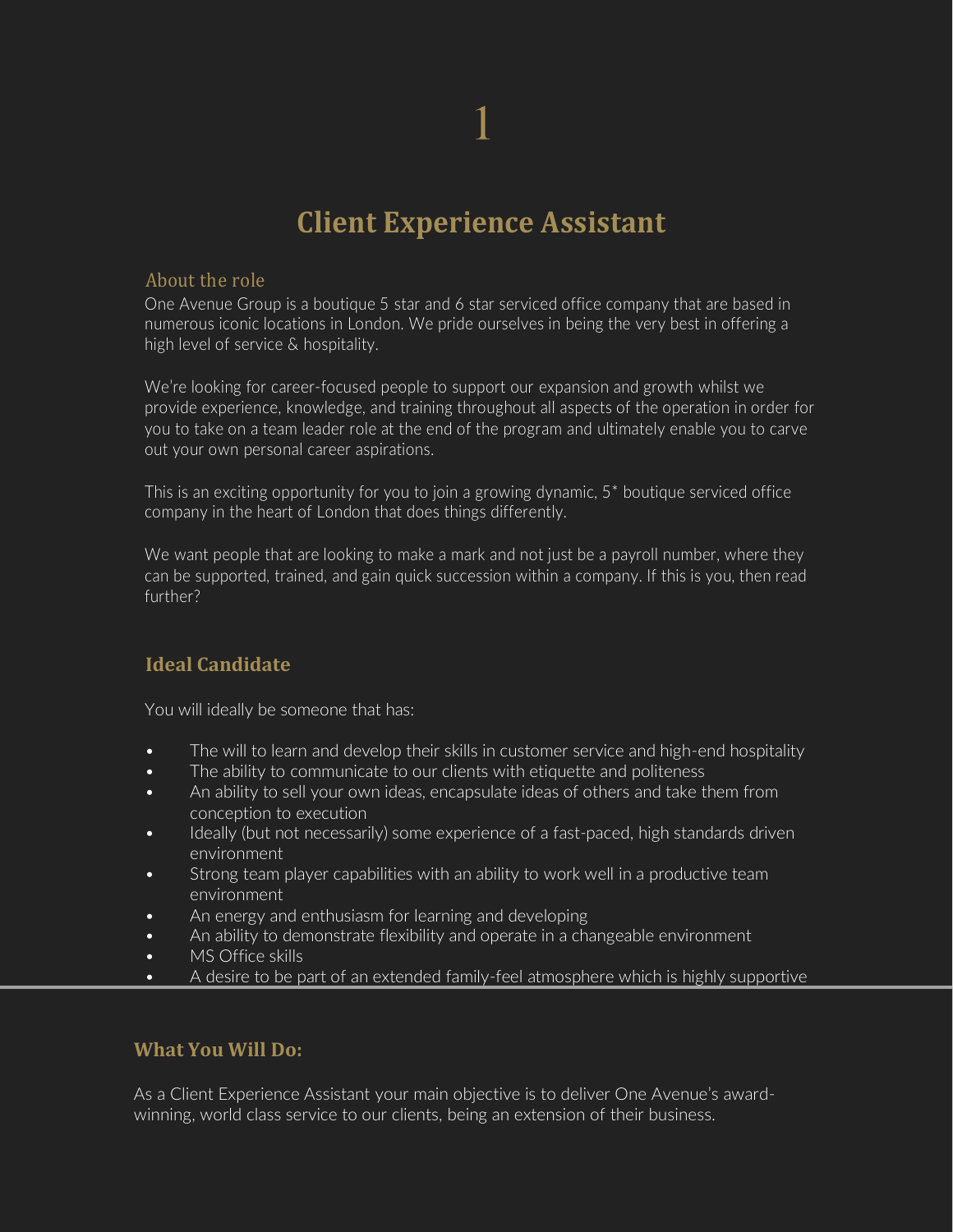**Benefits:**

**Our Story**